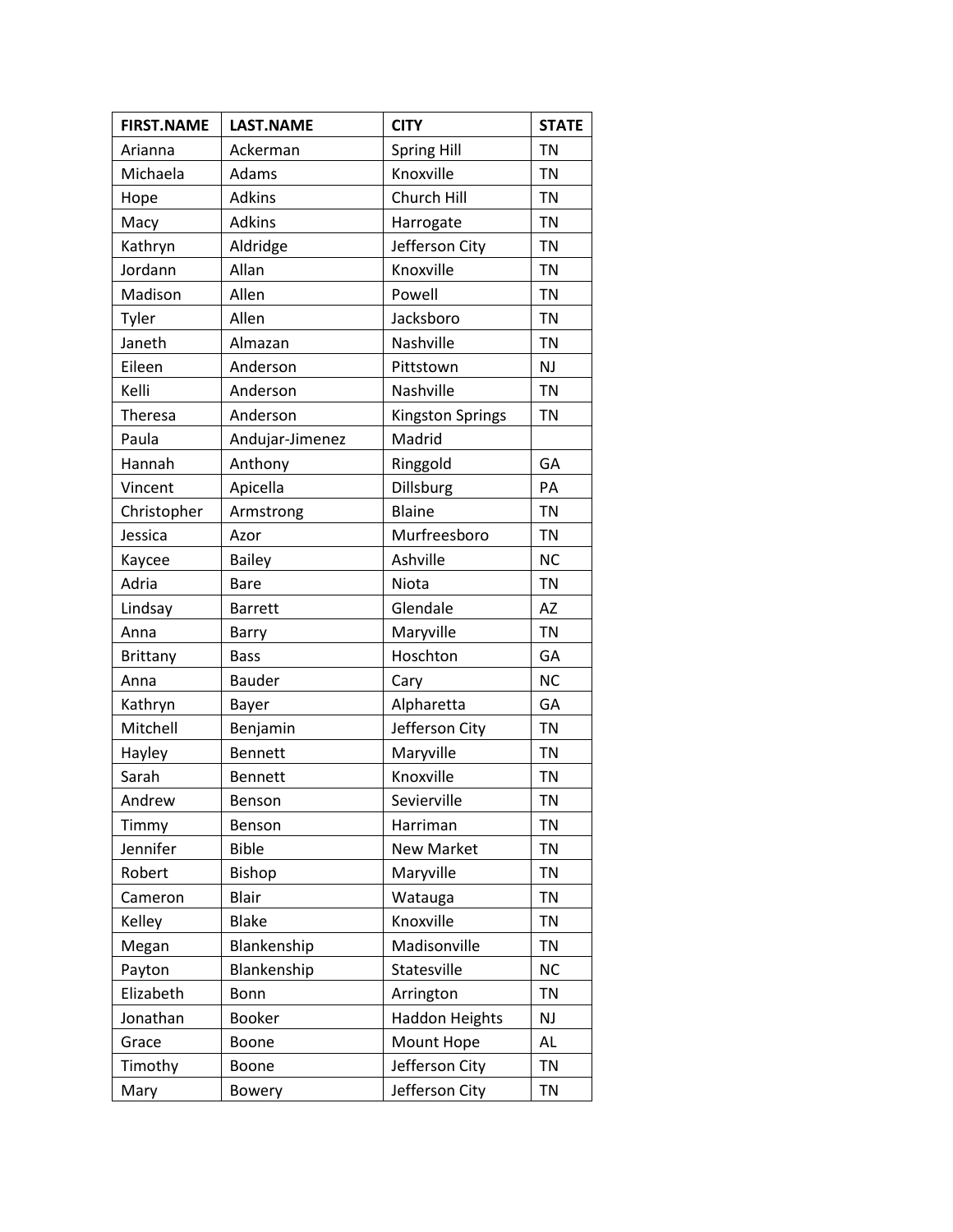| Kearsten       | <b>Bowie</b>      | Nashville           | <b>TN</b> |
|----------------|-------------------|---------------------|-----------|
| Madison        | Bowman            | Knoxville           | <b>TN</b> |
| Ashley         | Boyd              | Orlando             | FL.       |
| Courtney       | <b>Bramlett</b>   | Cleveland           | <b>TN</b> |
| Cody           | <b>Brandon</b>    | Old Hickory         | <b>TN</b> |
| Aryn           | <b>Brannon</b>    | Seymour             | <b>TN</b> |
| Kieran         | <b>Braun</b>      | Jefferson City      | <b>TN</b> |
| Corey          | <b>Bray</b>       | Lafollette          | <b>TN</b> |
| Cierra         | <b>Brewer</b>     | Newport             | <b>TN</b> |
| Jordan         | <b>Bronkema</b>   | Middleville         | MI        |
| Kailyn         | <b>Brooks</b>     | Lafayette           | <b>TN</b> |
| Taylor         | <b>Brooks</b>     | Morristown          | <b>TN</b> |
| <b>Atticus</b> | <b>Brown</b>      | Louisville          | <b>TN</b> |
| Bevan          | <b>Brown</b>      | Powell              | <b>TN</b> |
| <b>Brandon</b> | <b>Brown</b>      | Gallatin            | <b>TN</b> |
| Katherine      | <b>Brown</b>      | Corryton            | <b>TN</b> |
| Jenna          | <b>Bryan</b>      | Salisbury           | <b>NC</b> |
| Chelsea        | <b>Buchanan</b>   | Knoxville           | <b>TN</b> |
| Noah           | <b>Bunch</b>      | <b>Bean Station</b> | <b>TN</b> |
| Emily          | <b>Burchfield</b> | Maryville           | <b>TN</b> |
| Kara           | Cabbage           | Rutledge            | <b>TN</b> |
| Eric           | Cain              | Jefferson City      | <b>TN</b> |
| Katelyn        | Caldwell          | Murfreesboro        | <b>TN</b> |
| Tori           | Callahan          | Morristown          | <b>TN</b> |
| Jessica        | Canter            | Elizabethton        | <b>TN</b> |
| Benjamin       | Carr              | Watauga             | <b>TN</b> |
| Ashley         | Carrier           | Dandridge           | <b>TN</b> |
| Austin         | Carrier           | Dandridge           | <b>TN</b> |
| David          | Carroll           | Morristown          | <b>TN</b> |
| <b>Tressa</b>  | Carroll           | Jefferson City      | <b>TN</b> |
| Mark           | Carver            | Blountville         | <b>TN</b> |
| William        | Carver            | Blountville         | <b>TN</b> |
| Miranda        | Cathcart          | Candler             | <b>NC</b> |
| Sydney         | Chandley          | Johnson City        | <b>TN</b> |
| Emily          | Cheshier          | Fleetwood           | <b>NC</b> |
| Emily          | Chesney           | Powell              | <b>TN</b> |
| Caitlyn        | Chipman           | Rutledge            | <b>TN</b> |
| Jennifer       | Chordas           | Stockport           | OH        |
| Mary           | Christie          | Kodak               | <b>TN</b> |
| Savannah       | Church            | Johnson City        | <b>TN</b> |
| Mikaela        | Clark             | Mount Juliet        | TN        |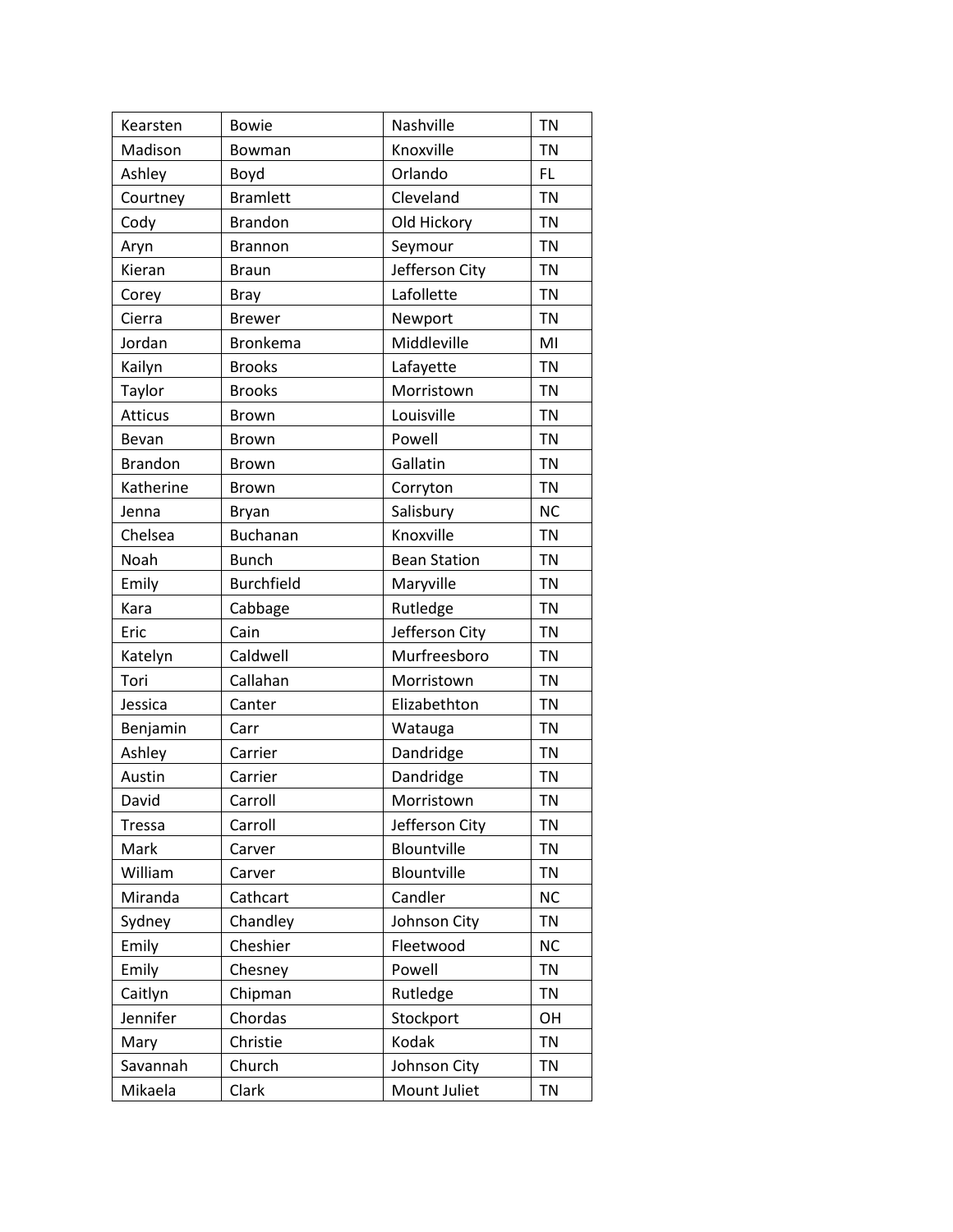| Meghan          | Clayton     | Decatur                  | <b>AL</b> |
|-----------------|-------------|--------------------------|-----------|
| Rachel          | Clingenpeel | Roanoke                  | VA        |
| Stacey          | Cobbett     | Talbott                  | <b>TN</b> |
| Caleb           | Cochran     | Erwin                    | <b>TN</b> |
| Nicholas        | Cockrell    | Erin                     | <b>TN</b> |
| Cassidy         | Coffman     | Knoxville                | <b>TN</b> |
| Dakota          | Coffman     | Knoxville                | <b>TN</b> |
| Taryn           | Colbert     | Sevierville              | <b>TN</b> |
| John            | Cole        | Chattanooga              | <b>TN</b> |
| Giuliana        | Collett     | Sevierville              | <b>TN</b> |
| <b>Brittney</b> | Collins     | Morristown               | <b>TN</b> |
| Kyle            | Coombes     | Mount Juliet             | <b>TN</b> |
| Kyle            | Coorey      | Cincinnati               | OH        |
| Caden           | Cox         | Kingsport                | <b>TN</b> |
| Daniel          | Cox         | Morristown               | <b>TN</b> |
| Lauren          | Cox         | Springfield              | <b>TN</b> |
| David           | Craig       | Hixson                   | <b>TN</b> |
| Luke            | Creppel     | Richlands                | VA        |
| Shelby          | Cupp        | Maryville                | <b>TN</b> |
| Kristen         | Cureton     | Morristown               | <b>TN</b> |
| Ethan           | Davidson    | Jamestown                | <b>TN</b> |
| <b>Brittany</b> | Davis       | <b>Bean Station</b>      | <b>TN</b> |
| Hannah          | Davis       | Chattanooga              | <b>TN</b> |
| Julie           | Davis       | Oak Ridge                | <b>TN</b> |
| Kooper          | Davis       | Selmer                   | <b>TN</b> |
| Nicholas        | Davis       | Maryville                | <b>TN</b> |
| Caleb           | Dean        | Morristown               | <b>TN</b> |
| Nicholas        | Deckard     | Sevierville              | <b>TN</b> |
| Sarah           | Delbene     | Cookeville               | <b>TN</b> |
| <b>Brandi</b>   | Delgado     | Jasper                   | <b>TN</b> |
| Jamie           | Depaul      | Rockville                | <b>MD</b> |
| Jeffrey         | Depew       | Dandridge                | <b>TN</b> |
| Tessa           | Desforges   | Hermitage                | <b>TN</b> |
| Bethany         | Dewitt      | Carrollton               | GA        |
| Alexandria      | Dickenson   | Morristown               | <b>TN</b> |
| Pierre-         |             |                          |           |
| Olivier         | Dionne      |                          |           |
| Elizabeth       | Dixon       | Kingston Springs         | <b>TN</b> |
| Makayla         | Doane       | <b>Strawberry Plains</b> | <b>TN</b> |
| Kelli           | Douglass    | Sevierville              | <b>TN</b> |
| Samantha        | Doyle       | Dandridge                | <b>TN</b> |
| Taylor          | Drinnen     | Knoxville                | <b>TN</b> |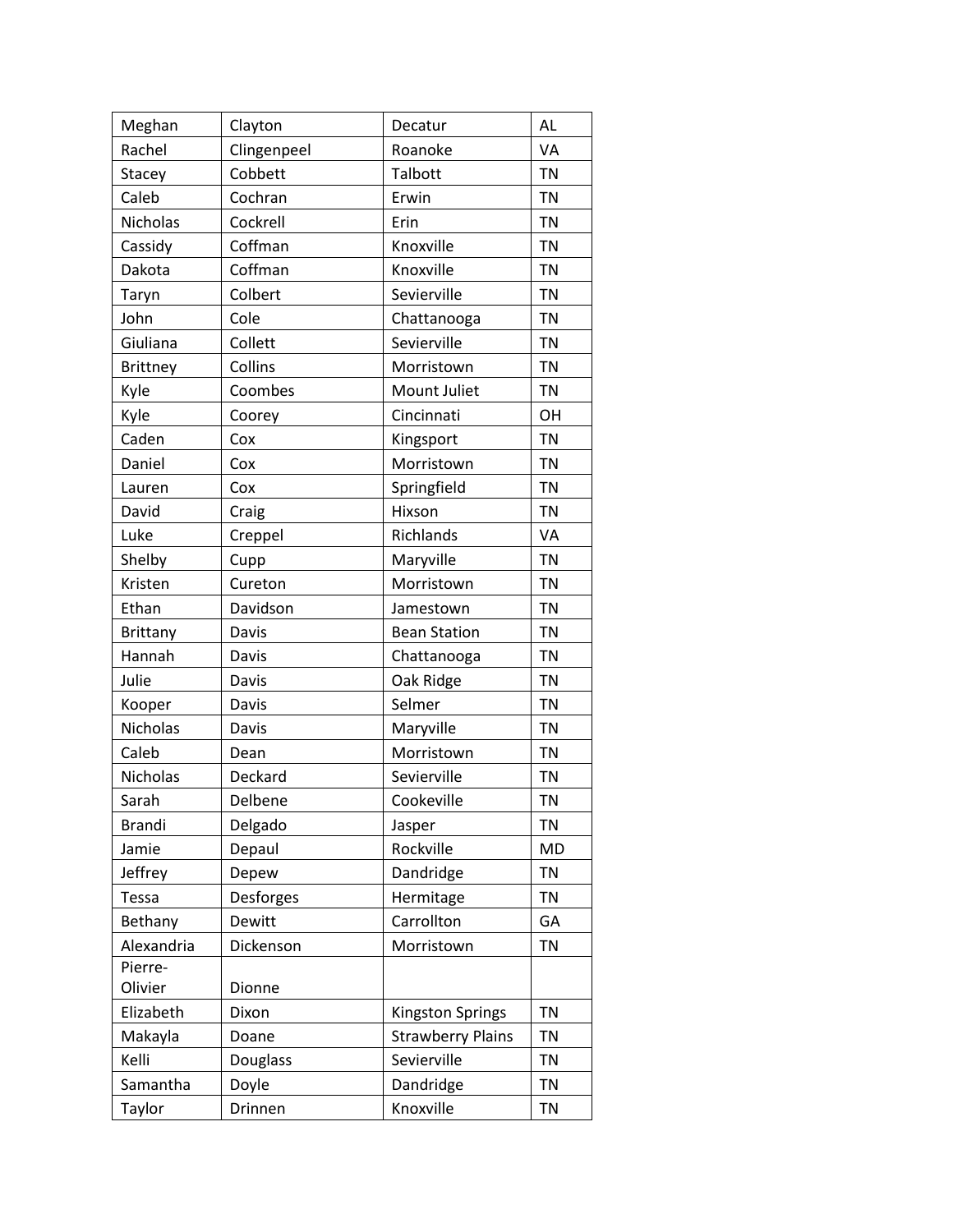| Brendan         | Dunn               | Powell              | <b>TN</b> |
|-----------------|--------------------|---------------------|-----------|
| <b>Blade</b>    | Durbin             | Gatlinburg          | <b>TN</b> |
| Garret          | Duron              | Woodstock           | GA        |
| Ryan            | Eberle             | Cookeville          | <b>TN</b> |
| Mark            | Edwards            | Greeneville         | <b>TN</b> |
| Jordan          | Elliott            | Maryville           | <b>TN</b> |
| <b>Brittany</b> | <b>Ellis</b>       | Gainesboro          | <b>TN</b> |
| Krista          | <b>Ellis</b>       | Jasper              | <b>TN</b> |
| Mary            | <b>Ellis</b>       | Chattanooga         | <b>TN</b> |
| Jacob           | Elmore             | Whitesburg          | <b>TN</b> |
| Fallon          | Endsley            | Wartrace            | <b>TN</b> |
| Chandler        | England            | Knoxville           | <b>TN</b> |
| Leah            | Ennis              | Kingsport           | <b>TN</b> |
| Peter           | <b>Epps</b>        | Morristown          | <b>TN</b> |
| Keaton          | Evans              | Pikeville           | <b>TN</b> |
| Sean            | Fain               | Lenoir City         | <b>TN</b> |
| Sara            | Fairley            | Charlotte           | <b>NC</b> |
| Megan           | Farjellah          | Hayesville          | <b>NC</b> |
| Amber           | Farmer             | <b>Bean Station</b> | <b>TN</b> |
| Christina       | Farmer             | Knoxville           | <b>TN</b> |
| Kelcie          | Ferrell            | Johnson City        | <b>TN</b> |
| Gabrielle       | Fewell             | Knoxville           | <b>TN</b> |
| Courtlyn        | Fields             | Anderson            | SC        |
| Sarah           | Filippone          | Jefferson City      | <b>TN</b> |
| <b>Brenna</b>   | Finn               | Knoxville           | <b>TN</b> |
| Lucas           | Fishman            | Morristown          | <b>TN</b> |
| Taylor          | Fitzpatrick        | Murfreesboro        | <b>TN</b> |
| Kaylen          | Fortner            | Rutledge            | <b>TN</b> |
| Alison          | Fountain           | Mc Minnville        | <b>TN</b> |
| <b>Tiffany</b>  | Fountain           | Mc Minnville        | <b>TN</b> |
| Morgan          | Foy                | Knoxville           | <b>TN</b> |
| Laura           | Frahme             | Maryville           | <b>TN</b> |
| Karley          | France             | Knoxville           | <b>TN</b> |
| Lucas           | Franco de Siqueira | Jefferson City      | <b>TN</b> |
| Randall         | Freeman            | Chattanooga         | <b>TN</b> |
| Deanna          | French             | Dayton              | <b>TN</b> |
| Meredith        | Freshour           | Greeneville         | TN        |
| Kyler           | Fry                | Austin              | <b>TX</b> |
| <b>Brittany</b> | Gadd               | Powell              | <b>TN</b> |
| Daniel          | Gallman            | <b>Naples</b>       | FL.       |
| Tori            | Gaul               | Gold Hill           | <b>NC</b> |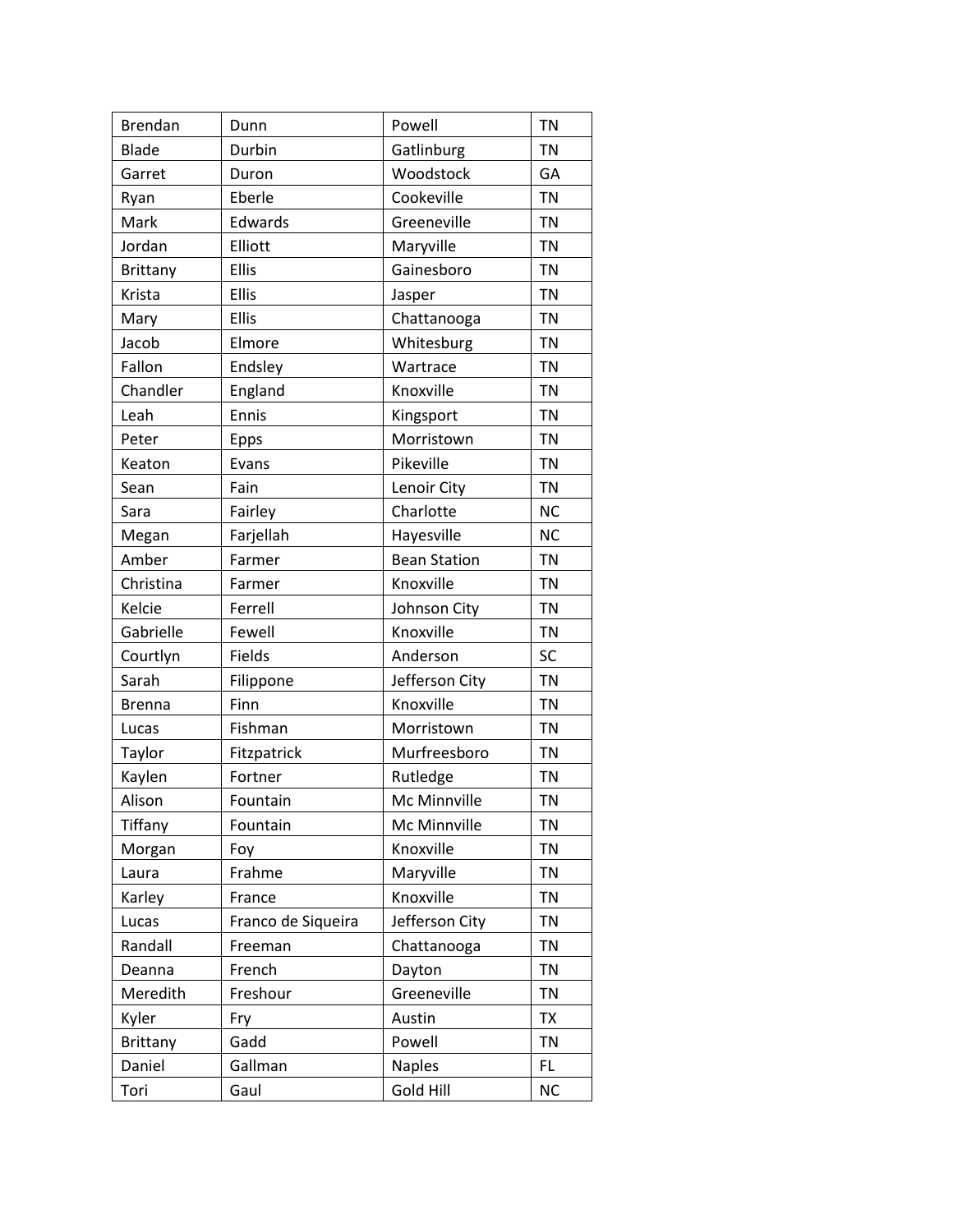|                 |                  | Asheville           | <b>NC</b> |
|-----------------|------------------|---------------------|-----------|
| Grace<br>Joshua | George<br>Gibson | Sevierville         | <b>TN</b> |
| Maggie          | Gibson           | Knoxville           | <b>TN</b> |
| Nikki           | Gibson           | Morristown          | <b>TN</b> |
| Augusto         | Gil              | Blountville         | <b>TN</b> |
| Elizabeth       | Gitto            | Knoxville           | <b>TN</b> |
|                 |                  | Thompsons           |           |
| Laura           | Gonyea           | Station             | <b>TN</b> |
| Michael         | Gonzalez         | Charlotte           | <b>TN</b> |
| Shawn           | Gordon           | Morristown          | <b>TN</b> |
| Austin          | Gough            | <b>Bristol</b>      | <b>VA</b> |
| Lauren          | Graves           | Corryton            | <b>TN</b> |
| Donald          | Gray             | Talbott             | <b>TN</b> |
| Nikole          | Green            | Johnson City        | <b>TN</b> |
| Taylor          | Greene           | Russellville        | <b>TN</b> |
| Andrew          | Greenman         | Talbott             | <b>TN</b> |
| Luke            | Greer            |                     |           |
| Amy             | Grier            | Morristown          | <b>TN</b> |
| Jeddidiah       | Griffin          | Whittier            | <b>NC</b> |
| Alexander       | Griffith         | Erwin               | <b>TN</b> |
| Joshua          | Grover           | Villa Rica          | GA        |
| Patricia        | Guerreiro        |                     |           |
| Timothy         | Guthrie          | Knoxville           | <b>TN</b> |
| Morgan          | Haenlein         | Weaverville         | <b>NC</b> |
| Kathleen        | Hagerty          | Columbia            | <b>TN</b> |
| Chandler        | Hale             | Cottontown          | <b>TN</b> |
| Maggie          | Hale             | <b>West Chester</b> | OH        |
| Richard         | Hall             | Knoxville           | <b>TN</b> |
| Kellie          | Hancock          | Talbott             | <b>TN</b> |
| Jeramie         | Haney            | Newport             | TN        |
| <b>Brianne</b>  | Hanley           | Knoxville           | <b>TN</b> |
| Melinda         | Harrell          | Morristown          | <b>TN</b> |
| Christian       | <b>Harris</b>    | Gold Canyon         | AZ        |
| Jessica         | Hart             | Roanoke             | VA        |
| Tanner          | Hartgrove        | Jefferson City      | <b>TN</b> |
| Clark           | Hasler           | Kingsport           | <b>TN</b> |
| Meridith        | <b>Hawkins</b>   | Powell              | <b>TN</b> |
| Joshua          | Hawley           | Oak Ridge           | <b>TN</b> |
| Chappel         | Headrick         | Hixson              | <b>TN</b> |
| Tanner          | Heath            | Murfreesboro        | <b>TN</b> |
| Nicholas        | Helms            | Maryville           | <b>TN</b> |
| <b>Duskin</b>   | Henard           | Rogersville         | TN        |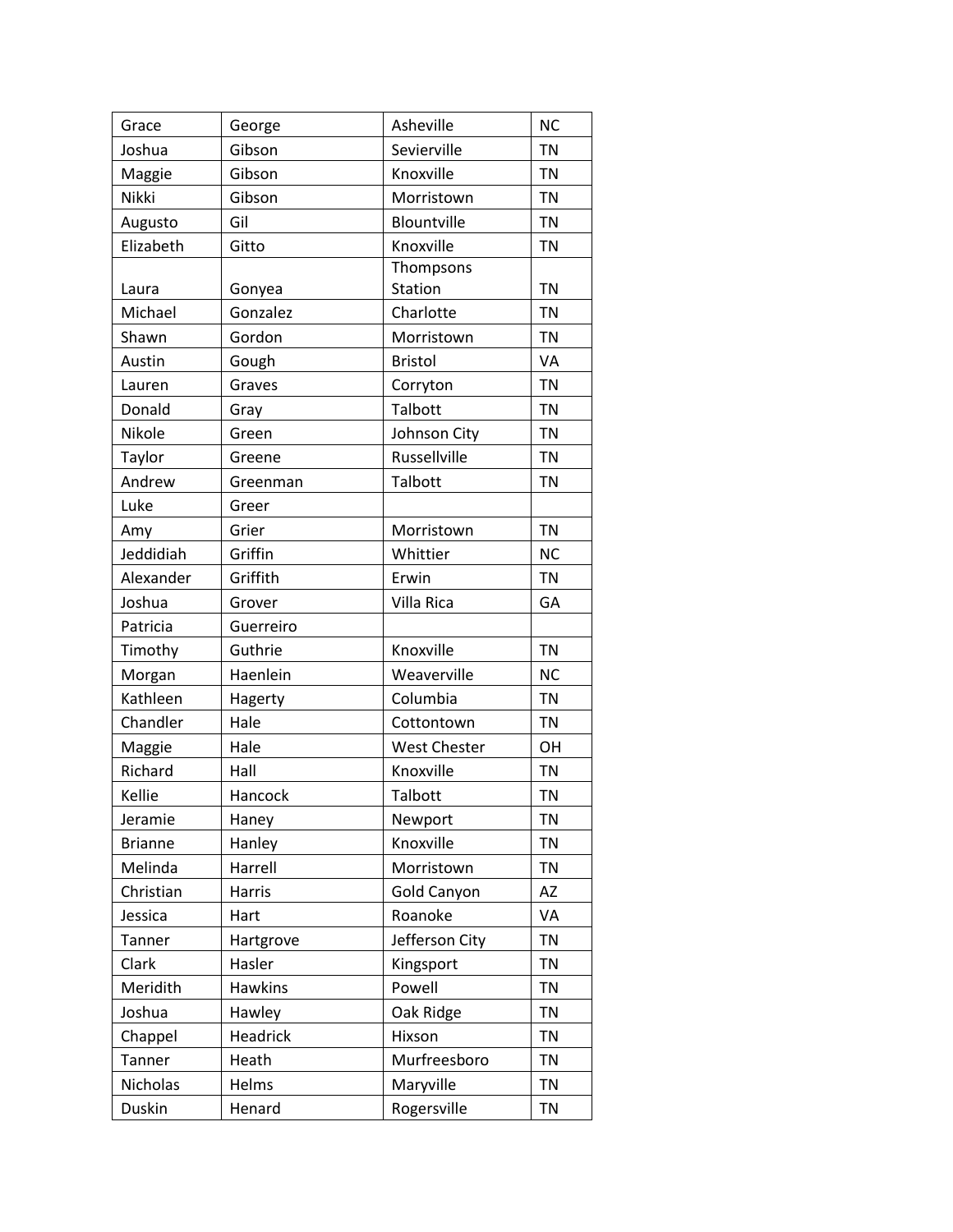| Devan         | Hensley             | Knoxville                | <b>TN</b> |
|---------------|---------------------|--------------------------|-----------|
| Jalinie       | Hensley             | Tazewell                 | <b>TN</b> |
| Rebecca       | Henson              | <b>Tellico Plns</b>      | <b>TN</b> |
| Madison       | Herbert             | Johnson City             | <b>TN</b> |
| Shelly        | Herrell             | Kodak                    | <b>TN</b> |
| Erica         | Hesson              | Maryville                | <b>TN</b> |
| Rachel        | <b>Hicks</b>        | Knoxville                | <b>TN</b> |
| Daniel        | <b>Higgins</b>      | Hixson                   | <b>TN</b> |
| Hannah        | Hill                | Knoxville                | <b>TN</b> |
| Kaitlyn       | Hill                | Knoxville                | <b>TN</b> |
| Noah          | Hill                | La Vergne                | <b>TN</b> |
| Rebekah       | Hillon              | Morristown               | <b>TN</b> |
| Kelsey        | Hobbs               | Kodak                    | <b>TN</b> |
| Allison       | Hodge               | <b>Blaine</b>            | <b>TN</b> |
| Nathan        | Hodge               | Jefferson City           | <b>TN</b> |
| Timothy       | Hogue               | Kingsport                | <b>TN</b> |
| Jennifer      | Holloway            | Maryville                | <b>TN</b> |
| Sara          | Honaker             | Mason                    | OH        |
| Abigail       | Hooker              | Kingsport                | <b>TN</b> |
| Sarah         | Householder Jenkins | <b>Strawberry Plains</b> | <b>TN</b> |
| Patricia      | Howe                | Philadelphia             | <b>TN</b> |
| Maegen        | Hughes              | Decatur                  | <b>TN</b> |
| Catherine     | Hunley              | Knoxville                | <b>TN</b> |
| <b>Briana</b> | Hunter              | Greer                    | SC        |
| Whitney       | Hurd                | Rogersville              | <b>TN</b> |
| Scott         | Hurst               | Talbott                  | <b>TN</b> |
| Logan         | Hurt                | <b>Bristol</b>           | <b>TN</b> |
| Aaron         | Husk                | Nashville                | <b>TN</b> |
| Meghann       | <b>Hutchins</b>     | <b>Strawberry Plains</b> | <b>TN</b> |
| Shannon       | Hyder               | Elizabethton             | <b>TN</b> |
| Kendra        | <b>Ivins</b>        | Chattanooga              | <b>TN</b> |
| Anthony       | Jackson             | Manchester               | <b>TN</b> |
| Jackson       | Jacobik             | Clinton                  | <b>TN</b> |
| Autumn        | Johnson             | Morristown               | <b>TN</b> |
| Emily         | Johnson             | Cookeville               | <b>TN</b> |
| Hannah        | Johnson             | Niota                    | <b>TN</b> |
| Heath         | Johnson             | <b>Bean Station</b>      | <b>TN</b> |
| Jackson       | Johnson             | Washburn                 | <b>TN</b> |
| Luke          | Johnson             | Knoxville                | <b>TN</b> |
| Gregory       | Jones               | Maryville                | <b>TN</b> |
| Jordan        | Jones               | Clarksville              | TN        |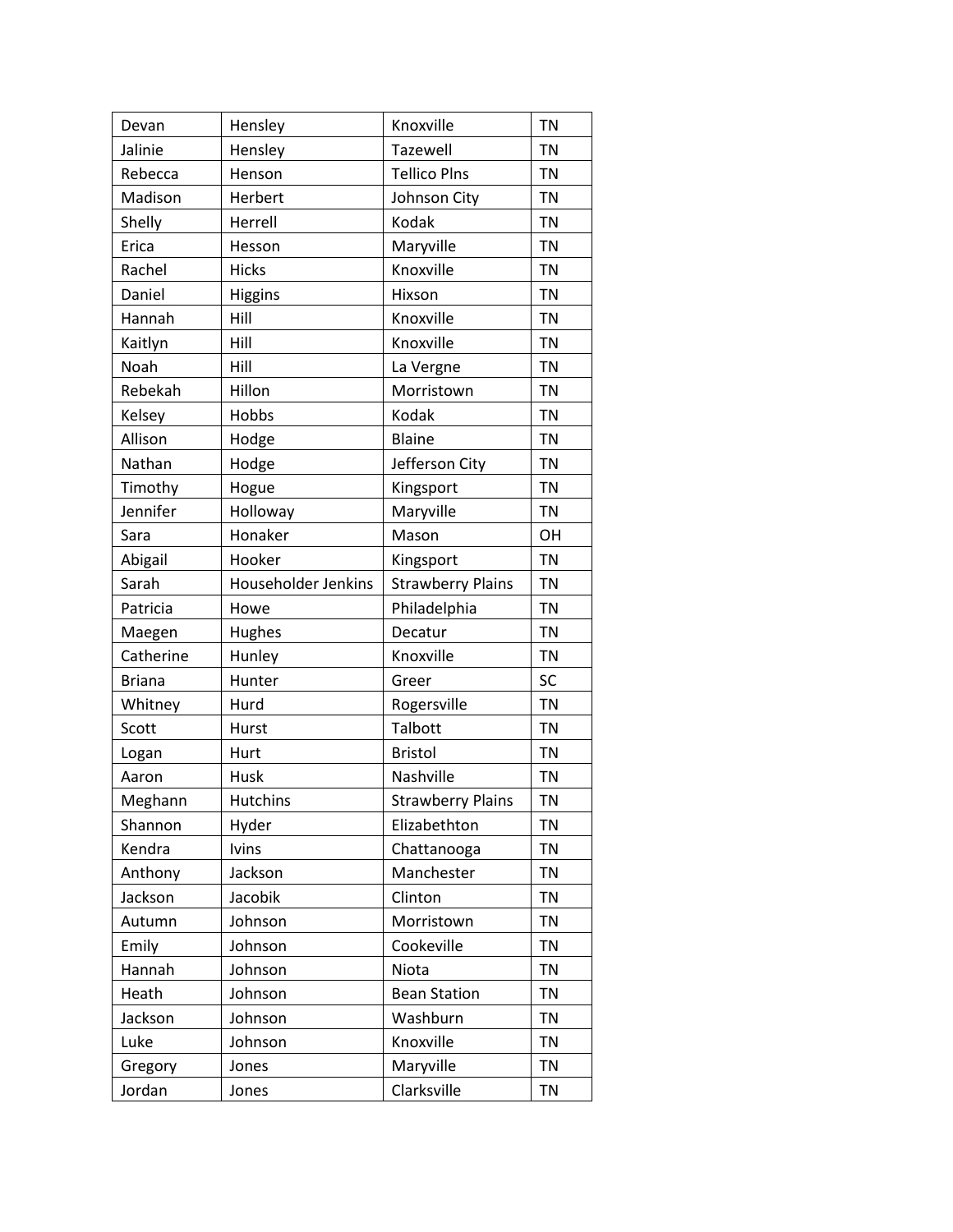| Joshua          | Jones        | Talbott                 | <b>TN</b> |
|-----------------|--------------|-------------------------|-----------|
| Katie           | Jones        | Kingsport               | <b>TN</b> |
| Kerri           | Jones        | Kingsport               | <b>TN</b> |
| Leigh           | Jones        | Rossville               | GA        |
| Michael         | Jones        | Columbia                | SC        |
| Seth            | Jones        | Dayton                  | <b>TN</b> |
| Leslie          | Jurgeluks    | Hendersonville          | <b>TN</b> |
| Chris           | Justice      | Sevierville             | <b>TN</b> |
| Rachel          | Justice      | Rockford                | <b>TN</b> |
| <b>Brandon</b>  | Kammerdiener | Greeneville             | <b>TN</b> |
| Mary            | Kania        | Weaverville             | <b>NC</b> |
| Sadie           | Kasior       | Sweetwater              | <b>TN</b> |
| Austin          | Kearney      | Powell                  | <b>TN</b> |
| Johnathan       | Keaton       | Knoxville               | <b>TN</b> |
| Haley           | <b>Keck</b>  | Smithville              | <b>TN</b> |
| Zebulun         | Keck         | Sevierville             | <b>TN</b> |
| Ben             | Kennard      | Corryton                | <b>TN</b> |
| Mariah          | Kennedy      | Pelzer                  | SC        |
| <b>Nicklaus</b> | Kennedy      |                         |           |
| Caleb           | Ketring      | Spring Hill             | <b>TN</b> |
| Laura           | Kinney       | Roswell                 | GA        |
| Hannah          | Kiser        | <b>Cedar Park</b>       | <b>TX</b> |
| Caleb           | Knight       | Sevierville             | <b>TN</b> |
| Rachel          | Kohler       | Waxhaw                  | <b>NC</b> |
| Alyssa          | Koster       | Seymour                 | <b>TN</b> |
| Hailey          | Laidlaw      | <b>Sterling Heights</b> | MI        |
| Makayla         | Lampkin      | Knoxville               | <b>TN</b> |
| Katelyn         | Lane         | Morristown              | <b>TN</b> |
| Ethan           | Lavoie       | Jefferson City          | <b>TN</b> |
| Grant           | Lawson       | Kingsport               | <b>TN</b> |
| Ashlyn          | Leatherwood  | Nashville               | <b>TN</b> |
| Joshua          | Leatherwood  | Nashville               | <b>TN</b> |
| Charles         | Leavell      | Knoxville               | <b>TN</b> |
| Cody            | Leihgeber    | Sieverville             | <b>TN</b> |
| Matthew         | Leininger    | Plantation              | FL.       |
| Bethany         | Lemons       | Lake City               | <b>TN</b> |
| Adrianne        | Leo          | Knoxville               | <b>TN</b> |
| Joseph          | Lesser       | Greenville              | <b>SC</b> |
| Natalie         | Levengood    | Dayton                  | <b>TN</b> |
| <b>Brandi</b>   | Lewis        | <b>Mount Carmel</b>     | <b>TN</b> |
|                 |              | Ponte Vedra             |           |
| Phillip         | Lewis        | Beach                   | FL.       |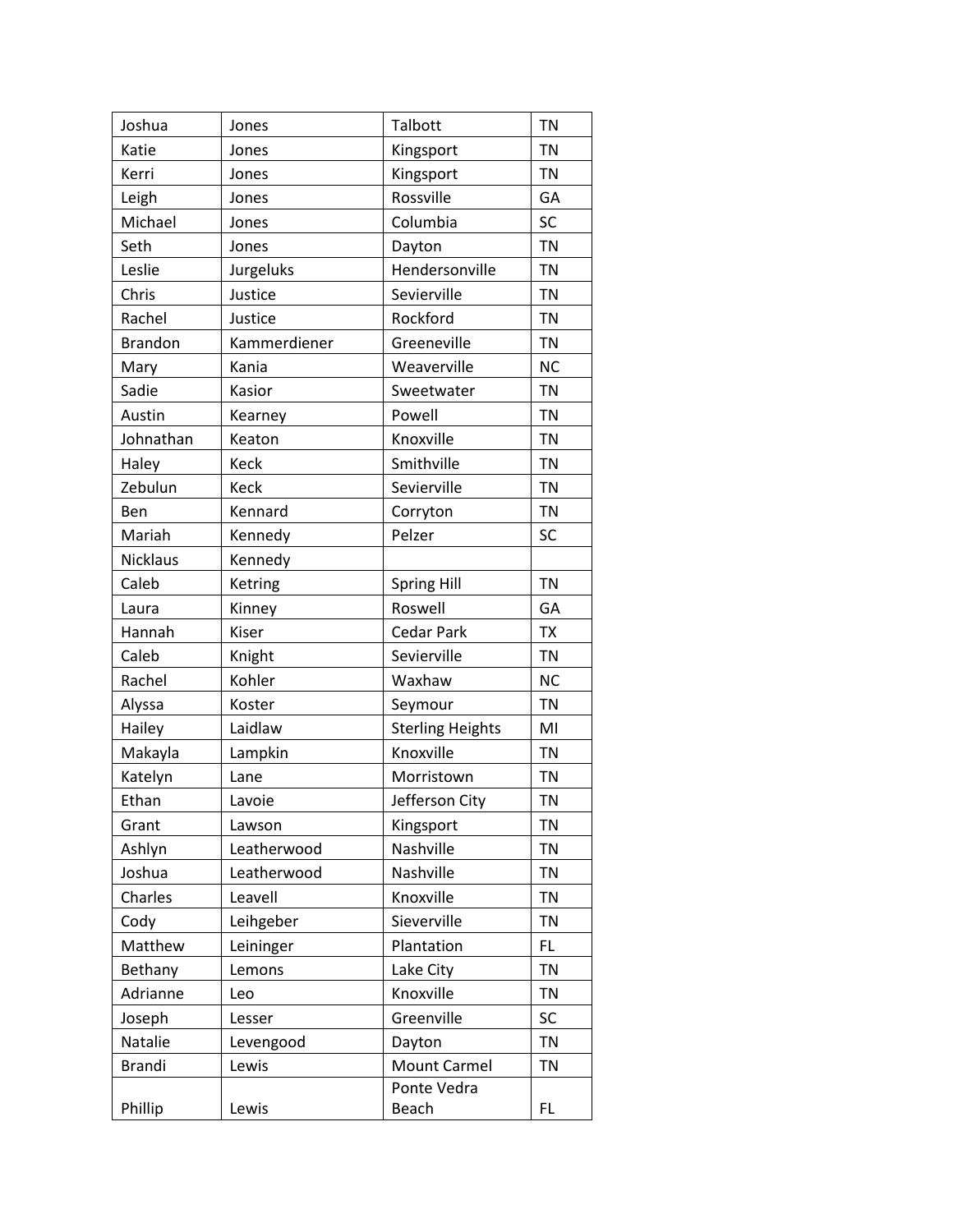| Gianna         | Liao          | Chattanooga            | <b>TN</b> |
|----------------|---------------|------------------------|-----------|
| Amy            | Line          | Watkinsville           | GA        |
| Danielle       | Linebaugh     | Maryville              | <b>TN</b> |
| Harrison       | Litzell       | Garland                | <b>TX</b> |
| Matthew        | Livesay       | <b>Bean Station</b>    | <b>TN</b> |
| Rachel         | Lloyd         | Hendersonville         | <b>TN</b> |
| Abriana        | Lockett       | Fontana                | CA        |
| Nora           | Logan         | <b>Matthews</b>        | <b>NC</b> |
| Emily          | Logue         | Seymour                | <b>TN</b> |
| <b>Bailey</b>  | Lohr          | Maryville              | <b>TN</b> |
| Alexis         | Long          | Mount Juliet           | <b>TN</b> |
| Etta           | Long          | Jefferson City         | <b>TN</b> |
| Susanna        | Longmire      | East Haven             | <b>CT</b> |
| Victoria       | Lowder        | Orlando                | FL        |
| Kendra         | Luketic       | <b>Indian Mound</b>    | <b>TN</b> |
| Gabrielle      | Lumpkin       | Sevierville            | <b>TN</b> |
| Katherine      | Lutes         | Greer                  | SC        |
| Eric           | Lynch         | Boonton                | <b>NJ</b> |
| Adam           | Lyons         | Mascot                 | <b>TN</b> |
| Lauren         | Lyons         | Kingsport              | <b>TN</b> |
| Austin         | MacKay        | Oak Ridge              | <b>TN</b> |
| Sarah Beth     | Maddox        | Knoxville              | <b>TN</b> |
| Katelyn        | Madon         | Morristown             | <b>TN</b> |
| Katie          | Majors        | Blaine                 | <b>TN</b> |
| Megan          | Malone        | Jefferson City         | <b>TN</b> |
| Taylor         | Manis         | Sevierville            | <b>TN</b> |
| Mara           | <b>Maples</b> | Rutledge               | <b>TN</b> |
| Hope           | Marion        | Nashville              | <b>TN</b> |
| Madison        | Martin        | Knoxville              | <b>TN</b> |
| Aiyana         | Martino       | Kalispell              | MT        |
| Elizabeth      | Masengil      | Englewood              | <b>TN</b> |
| Jonathan       | Mason         | Tallahassee            | FL        |
| Meagan         | Mason         | Knoxville              | <b>TN</b> |
| Kaitlin        | May           | Rutledge               | TN        |
| Caryn          | Mays          | <b>Highlands Ranch</b> | CO        |
| Kathleen       | Mazza         | Winchendon             | MA        |
| Rachel         | McCausland    | Maryville              | TN        |
| Benjamin       | McCrary       | Woodbury               | <b>TN</b> |
| Aidan          | McGovern      | Farmville              | VA        |
| Bethany        | McIntosh      | Cleveland              | TN        |
| <b>Brandon</b> | McKinley      | <b>Brighton</b>        | TN        |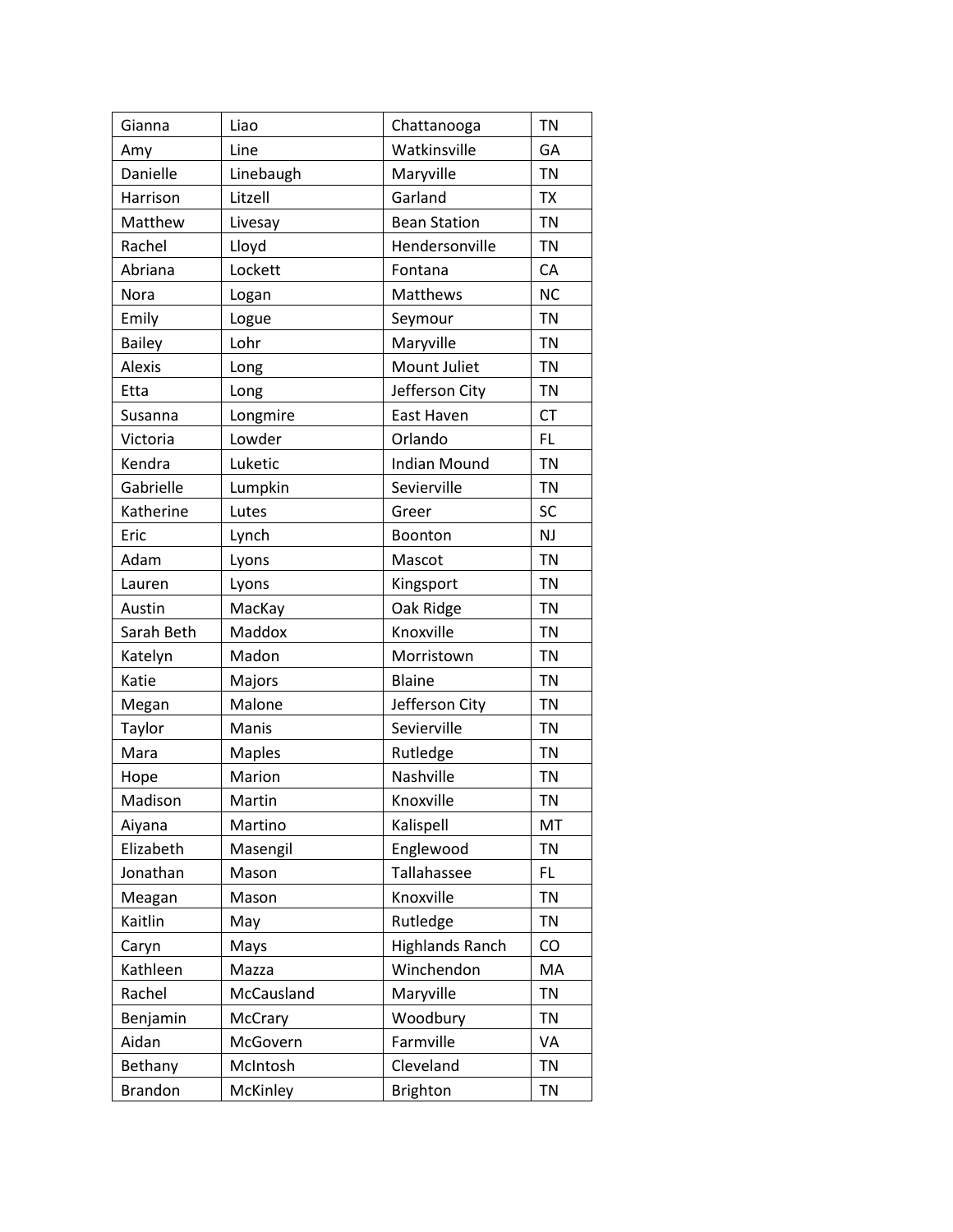| Jimmy           | McKinley   | <b>Brighton</b>          | <b>TN</b> |
|-----------------|------------|--------------------------|-----------|
| Samuel          | McKinney   | Chilhowie                | VA        |
| Juaquoya        | McLaughlin | Knoxville                | <b>TN</b> |
| Evan            | Mendes     | Talbott                  | <b>TN</b> |
| Kevin           | Mendes     | Woodstock                | GA        |
| Leigha          | Messer     | Talbott                  | <b>TN</b> |
| Tiana           | Mills      | Chattanooga              | <b>TN</b> |
| Nathan          | Miranda    | Maryville                | <b>TN</b> |
| Jackson         | Mitchell   | Murfreesboro             | <b>TN</b> |
| Kelli           | Monday     | Corryton                 | <b>TN</b> |
| Candace         | Montgomery | <b>New Market</b>        | <b>TN</b> |
| Julia           | Moore      | Dickson                  | <b>TN</b> |
| Katherine       | Moore      | Brentwood                | <b>TN</b> |
| Kelly           | Moore      | Jonesborough             | <b>TN</b> |
| John            | Moran      | Chatham                  | VA        |
| Lauren          | Morelock   | Abingdon                 | VA        |
| Katelyn         | Morris     | Tullahoma                | <b>TN</b> |
| Sabrina         | Morris     | <b>Bristol</b>           | <b>TN</b> |
| Corey           | Moser      | Knoxville                | <b>TN</b> |
| MacKenzie       | Mosley     | Fayetteville             | GA        |
| Lauren          | Murph      | <b>New Market</b>        | <b>TN</b> |
| Louis           | Murray     | Yorktown                 | VA        |
| Marissa         | Myers      | Maryville                | <b>TN</b> |
| Muriel          | Nelson     | Knoxville                | <b>TN</b> |
| Kayla           | Newman     | Alcoa                    | <b>TN</b> |
| Sophia          | Newton     | Cypress                  | <b>TX</b> |
| Rebecca         | Nichols    | Knoxville                | <b>TN</b> |
| Jesika          | Nicholson  | Knoxville                | <b>TN</b> |
| <b>Stacie</b>   | Norwood    | Del Rio                  | <b>TN</b> |
| Amanda          | Nugent     | Lebanon                  | <b>TN</b> |
| Benjamin        | Ogle       | Greeneville              | <b>TN</b> |
| Kayla           | Olive      | Bluefield                | VA        |
| Damilola        | Oluwalana  | Jefferson City           | <b>TN</b> |
| Christopher     | O'Neal     | Cottontown               | <b>TN</b> |
| Kiayna          | O'Neal     | Katy                     | <b>TX</b> |
| Michael         | Oppizzi    | Ooltewah                 | <b>TN</b> |
| Jennifer        | Ott        | Knoxville                | <b>TN</b> |
| <b>Brittany</b> | Parker     | Seymour                  | <b>TN</b> |
| Chloe           | Parker     | White Pine               | <b>TN</b> |
| Suzannah        | Parker     | <b>Strawberry Plains</b> | <b>TN</b> |
| Victoria        | Parker     | Seymour                  | <b>TN</b> |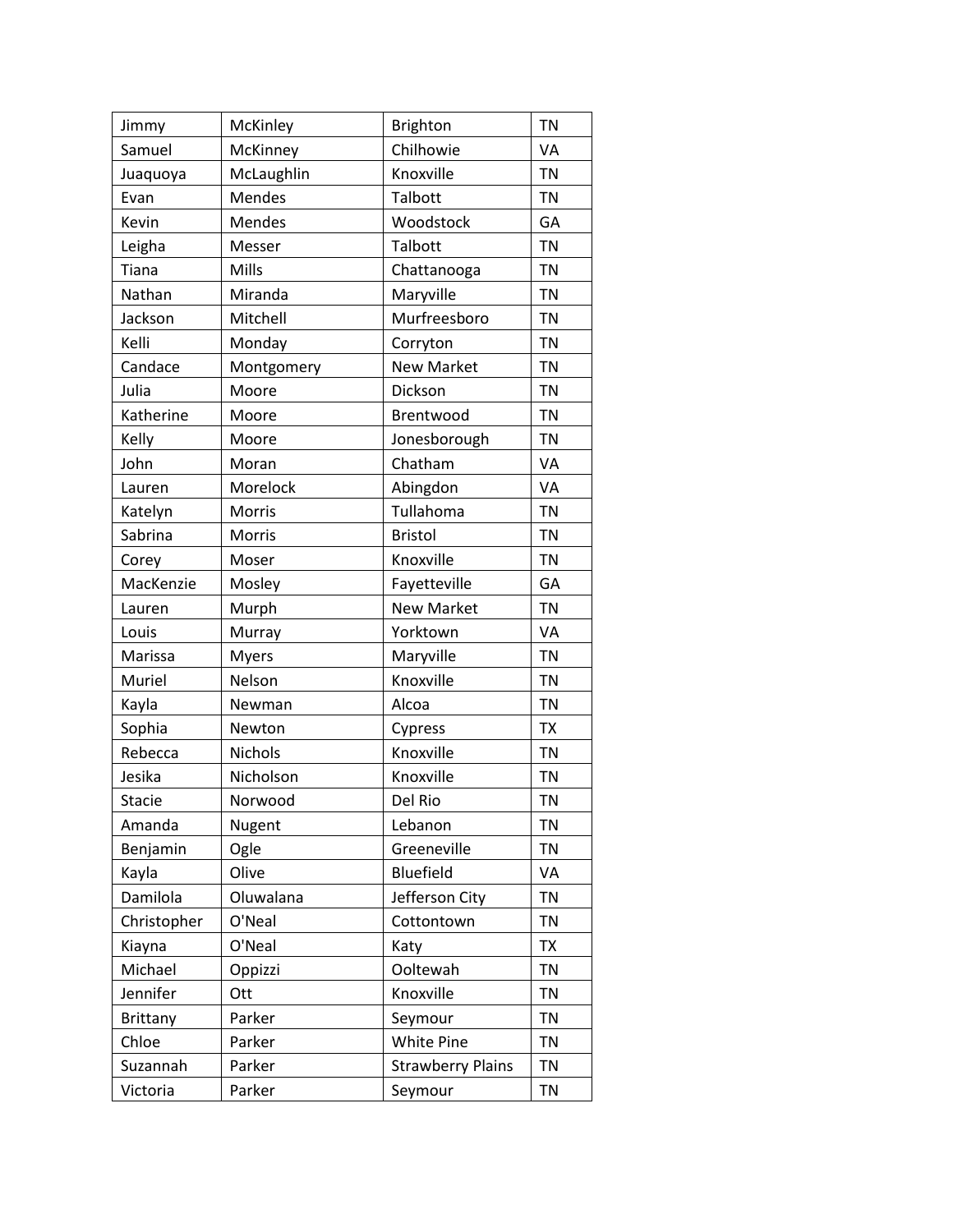| Savannah       | Parks     | Knoxville               | <b>TN</b> |
|----------------|-----------|-------------------------|-----------|
| Krista         | Partin    | Knoxville               | <b>TN</b> |
| Alexandria     | Patterson | Andersonville           | <b>TN</b> |
| Justin         | Patterson | Huntsville              | <b>TN</b> |
| Leigh          | Patterson | Tazewell                | <b>TN</b> |
| Christian      | Payne     | Jefferson City          | <b>TN</b> |
| Kayla          | Payne     | Maryville               | <b>TN</b> |
| Emily          | Pedder    | Lake City               | <b>TN</b> |
| Taylor         | Peterson  | Hermitage               | <b>TN</b> |
| Rebekah        | Pettit    | <b>New Market</b>       | <b>TN</b> |
| Caroline       | Phillips  | Church Hill             | <b>TN</b> |
| Emily          | Phillips  | Church Hill             | <b>TN</b> |
| Holly          | Phillips  | Heflin                  | AL        |
| Hannah         | Pierce    | Seymour                 | <b>TN</b> |
| Alex           | Pinger    | Hendersonville          | <b>TN</b> |
| Kinley         | Porter    | Morristown              | <b>TN</b> |
| Tiffany        | Potok     | Oak Ridge               | <b>TN</b> |
| Eva            | Powell    | Kodak                   | <b>TN</b> |
| Haley          | Powell    | <b>Kingston Springs</b> | <b>TN</b> |
| Justin         | Powell    | Kodak                   | <b>TN</b> |
| Michael        | Powers    | Nashville               | <b>TN</b> |
| Mark           | Pozega    | Knoxville               | <b>TN</b> |
| Patrick        | Priest    | Athens                  | <b>TN</b> |
| Andrew         | Prince    | Knoxville               | <b>TN</b> |
| Carlee         | Ramsey    | Mascot                  | <b>TN</b> |
| Natilee        | Ramsey    | Morristown              | <b>TN</b> |
| Mary           | Randall   | <b>Ashland City</b>     | <b>TN</b> |
| Samantha       | Randolph  | Clinton                 | <b>TN</b> |
| Kay            | Ratliff   | Dandridge               | <b>TN</b> |
| Elisa          | Raymond   | Monroe                  | <b>NC</b> |
| Scottie        | Reagan    | Knoxville               | <b>TN</b> |
| Hailey         | Reed      | Spring Hill             | <b>TN</b> |
| Jared          | Reed      | Morristown              | <b>TN</b> |
| Daniel         | Reller    | Dandridge               | <b>TN</b> |
| Madeline       | Reynolds  | Johnson City            | <b>TN</b> |
| Whitney        | Ricker    | Strasburg               | VA        |
| Micah          | Riley     | Knoxville               | TN        |
| Jacob          | Robbins   | Sevierville             | <b>TN</b> |
| Ashton         | Roberts   | Lenoir City             | <b>TN</b> |
| <b>Brandon</b> | Roberts   | Davie                   | FL.       |
| Jazmine        | Roberts   | Greeneville             | <b>TN</b> |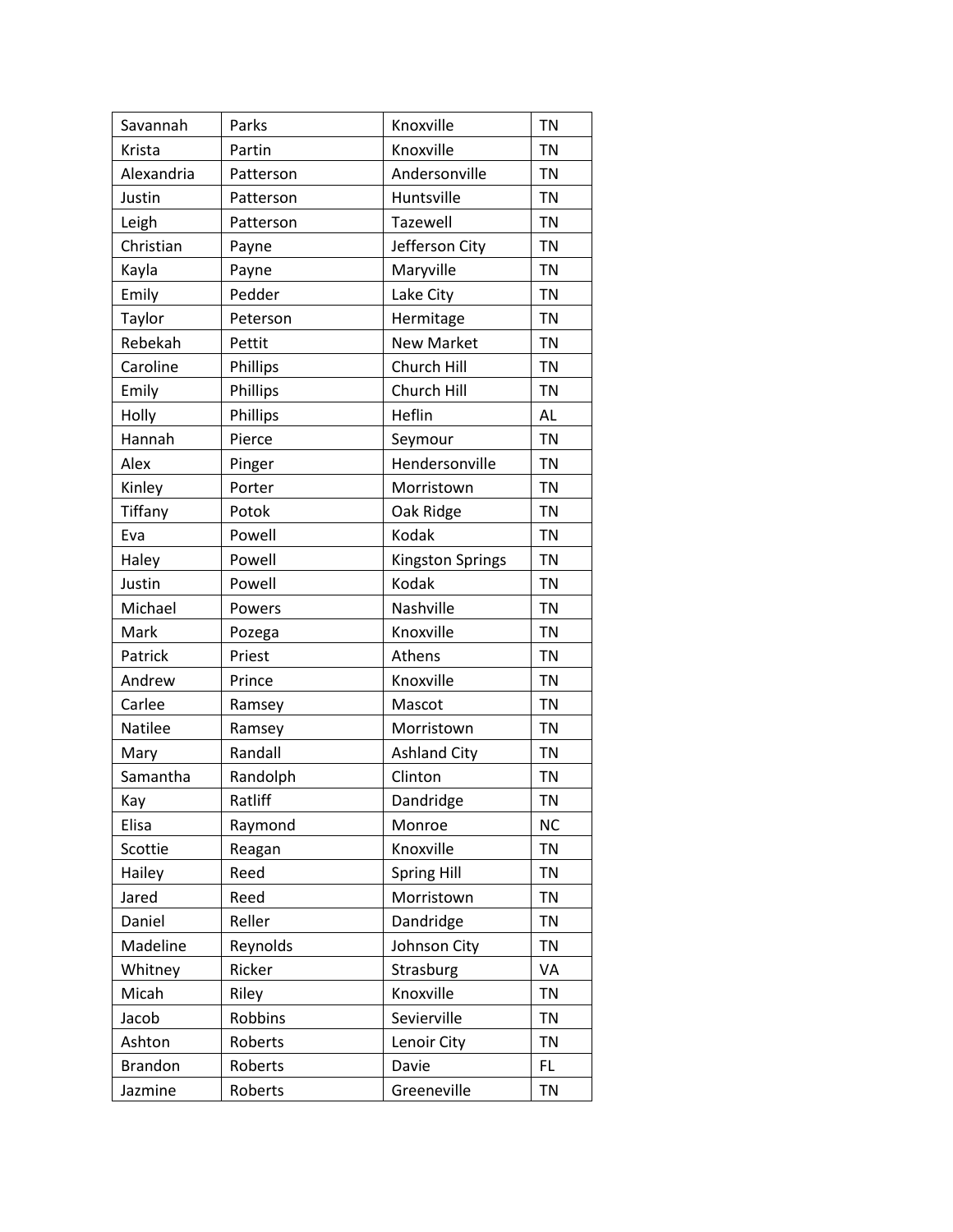| Caitlyn        | Robinson        | Talbott                  | <b>TN</b> |
|----------------|-----------------|--------------------------|-----------|
| Kristyn        | Roden           | <b>Tucker</b>            | GA        |
| Kathryn        | Rouse           | Knoxville                | <b>TN</b> |
| <b>Bailie</b>  | Roy             | Sweetwater               | <b>TN</b> |
| Meredith       | Royston         | Blountville              | <b>TN</b> |
| Matthew        | Rust            | Murfreesboro             | <b>TN</b> |
| Tyler          | Sandstrom       | Morristown               | <b>TN</b> |
| Magdalena      | Sandu           | Hendersonville           | <b>TN</b> |
| Lauren         | Santarelli      | <b>Colorado Springs</b>  | CO        |
| <b>Alexius</b> | Satterwhite     | Nashville                | <b>TN</b> |
| Victoria       | Scarce          | Kingsport                | <b>TN</b> |
| Susan          | Schmidt         | Cary                     | <b>NC</b> |
| Hannah         | Schoutko        | Knoxville                | <b>TN</b> |
| Samuel         | Schulze         | Knoxville                | <b>TN</b> |
| Kianna         | Sedlacek        | Cardington               | OH        |
| Morgan         | Sewell          | Maryville                | <b>TN</b> |
| Anna           | Shackelford     | Clarksville              | <b>TN</b> |
| Tessa          | Shanklin        | Jesup                    | GA        |
| Jillian        | Sharp           | Knoxville                | <b>TN</b> |
| Sarah          | Sharp           | Lewis Center             | OH        |
| Lauren         | Sharpe          | Mt. Juliet               | <b>TN</b> |
| Nicholas       | Sharpe          | Cumming                  | GA        |
| Nathan         | Sherrod         | <b>Strawberry Plains</b> | <b>TN</b> |
| Rachel         | Shrum           | Lafayette                | <b>TN</b> |
| Hannah         | Shull           | Mills River              | <b>NC</b> |
| Jean           | Shults          | Cosby                    | <b>TN</b> |
| Elayna         | Siebert         | Knoxville                | <b>TN</b> |
| Eric           | Simpkins        | New Market               | <b>TN</b> |
| Joshua         | Simpson-Beavers | <b>Buford</b>            | GA        |
| Mallory        | Sizemore        | Harrison                 | <b>TN</b> |
| Abbie          | Slagle          | <b>Blaine</b>            | <b>TN</b> |
| <b>Baker</b>   | Smidt           | Springville              | AL        |
| Allie          | Smith           | <b>Bartlett</b>          | <b>TN</b> |
| Jayna          | Smith           | Morristown               | <b>TN</b> |
| Nancy          | Smith           | Franklin                 | <b>TN</b> |
| Spenser        | Smith           | Marion                   | VA        |
| Sydnee         | Snapp           | <b>Weber City</b>        | VA        |
| Kelli          | Snyder          | Maryville                | <b>TN</b> |
| <b>Brooke</b>  | Souza           | Knoxville                | <b>TN</b> |
| Sarah          | Spaulding       | Johnson City             | <b>TN</b> |
| Taryn          | Springer        | Balsam                   | <b>NC</b> |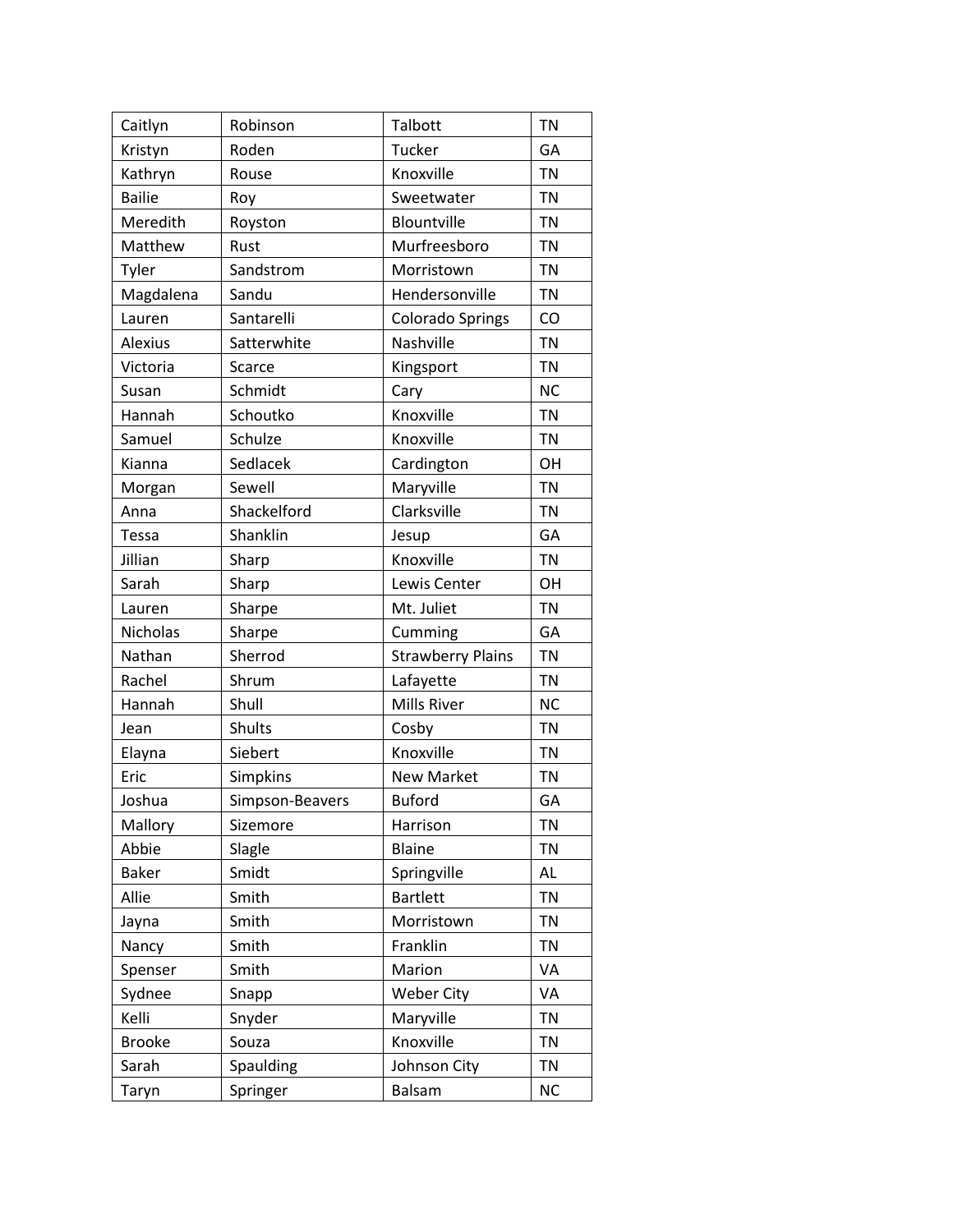| Marius         | Staalby             |                   |           |
|----------------|---------------------|-------------------|-----------|
| Sara           | Stair               | Sevierville       | <b>TN</b> |
| Leah           | Stalcup             | Pigeon Forge      | TN        |
| Earl           | Starbuck Jr         | <b>High Point</b> | <b>NC</b> |
| Erin           | Steelman            | Signal Mountain   | <b>TN</b> |
| Amy            | <b>Stokes</b>       | Cleveland         | <b>TN</b> |
| Genelle        | Stone               | Sevierville       | <b>TN</b> |
| <b>Bridget</b> | Stover              | Kingsport         | <b>TN</b> |
| Abigail        | Strickland          | Cleveland         | <b>TN</b> |
| Caitlin        | Stroud              | <b>New Market</b> | <b>TN</b> |
| Victoria       | Stump               | Berryville        | VA        |
| Jerome         | Sullivan            | Walland           | <b>TN</b> |
| William        | <b>Summers</b>      | White House       | <b>TN</b> |
| Zachary        | Swafford            | Jellico           | <b>TN</b> |
| Carrie         | Tapp                | Elizabethton      | <b>TN</b> |
| Alex           | Taylor              | <b>Bluff City</b> | <b>TN</b> |
| Austin         | Taylor              | <b>Bristol</b>    | <b>TN</b> |
| Ellen          | Taylor              | Franklin          | <b>TN</b> |
| Joy            | Taylor              | Franklin          | <b>TN</b> |
| McKenna        | Taylor              | Hendersonville    | <b>TN</b> |
| Seth           | Taylor              | Caryville         | <b>TN</b> |
| Morgan         | Teaster             | <b>Bristol</b>    | VA        |
| Jennae         | Tennant             | Cleveland         | <b>TN</b> |
| Bobby          | Terrell             | Knoxville         | <b>TN</b> |
| Frankie        | Terrell             | Tuscumbia         | <b>AL</b> |
| Damon          | Thomas              | Jefferson City    | <b>TN</b> |
| Ruth           | <b>Thomas</b>       | Pinson            | <b>AL</b> |
| Richard        | Thompson            | Morristown        | <b>TN</b> |
| Errol          | <b>Trejo Ciraiz</b> | Guatemala         |           |
| <b>Breanne</b> | Tremblay            | Ottawa            | ON        |
| Lindsay        | Troutman            | Gahanna           | OH        |
| Lara           | Turley              | Rutledge          | <b>TN</b> |
| Maranda        | Vandergriff         | Powell            | <b>TN</b> |
| <b>Brandi</b>  | Vanhoose            | Sevierville       | <b>TN</b> |
| Angel          | Varner              | Lenoir City       | <b>TN</b> |
| Sarah          | Vaughn              | <b>New Market</b> | <b>TN</b> |
| Davis          | Vincent             | Loganville        | GA        |
| Stephen        | Vivrett             | Madison           | <b>TN</b> |
| Benjamin       | Voigt               | Asheville         | <b>NC</b> |
| Doniesha       | Wade                | Knoxville         | <b>TN</b> |
| Aaron          | Waldrupe            | Knoxville         | <b>TN</b> |